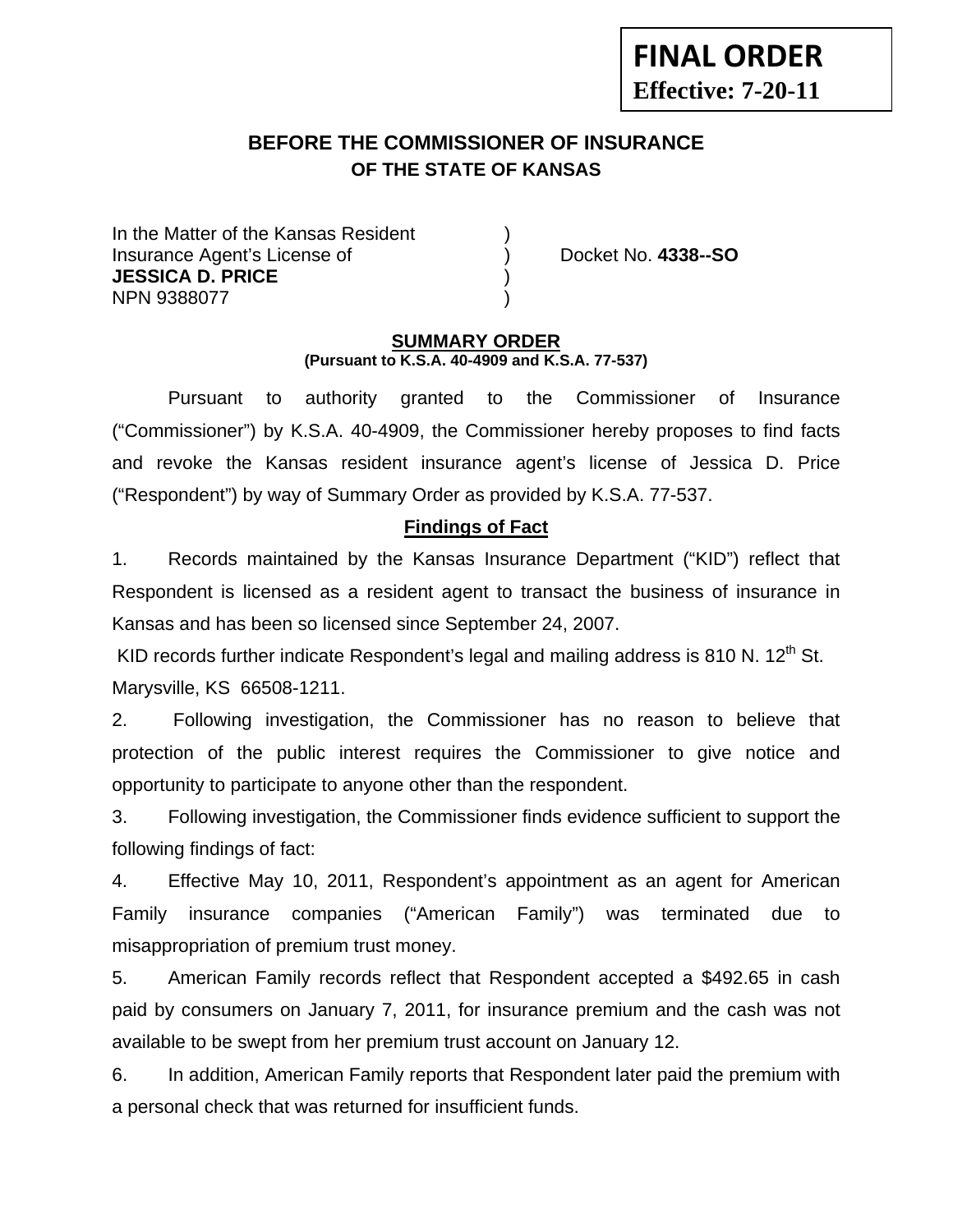7. By letter dated June 7, 2011, and mailed to Respondent's address of record, counsel for KID recited the foregoing facts and invited Respondent to reply if the facts were not correct.

8. To date, Respondent has not replied, and the letter was not returned.

# **Applicable Law**

9. K.S.A. 2010 Supp. 40-4909(a) provides, in relevant part:

"The commissioner may deny, suspend, revoke or refuse renewal of any license issued under this act if the commissioner finds that the applicant or license holder has: . . .

(4) Improperly withheld, misappropriated or converted any moneys or properties received in the course of doing insurance business. . . .

(8) Used any fraudulent, coercive, or dishonest practice, or demonstrated any incompetence, untrustworthiness or financial irresponsibility in the conduct of business in this state or elsewhere." K.S.A. 2010 Supp. 40- 4909(a).

10. In addition, the Commissioner may revoke any license issued under the Insurance Agents Licensing Act if the Commissioner finds that the interests of the insurer or the insurable interests of the public are not properly served under such license. K.S.A. 40-4909(b).

# **Conclusions of Law**

11. The Commissioner has jurisdiction over Respondent as well as the subject matter of this proceeding, and such proceeding is held in the public interest.

12. The Commissioner finds, based on the American Family report, that Respondent's license may be revoked pursuant to K.S.A. 40-4909(a)(4) and (a)(8) because Respondent has misappropriated funds and used a fraudulent or dishonest practice in the course of doing insurance business and demonstrated financial irresponsibility in business.

13. Based on the foregoing findings, the Commissioner concludes that sufficient grounds exist for the revocation of Respondent's insurance agent's license pursuant to K.S.A. 40-4909(a).

2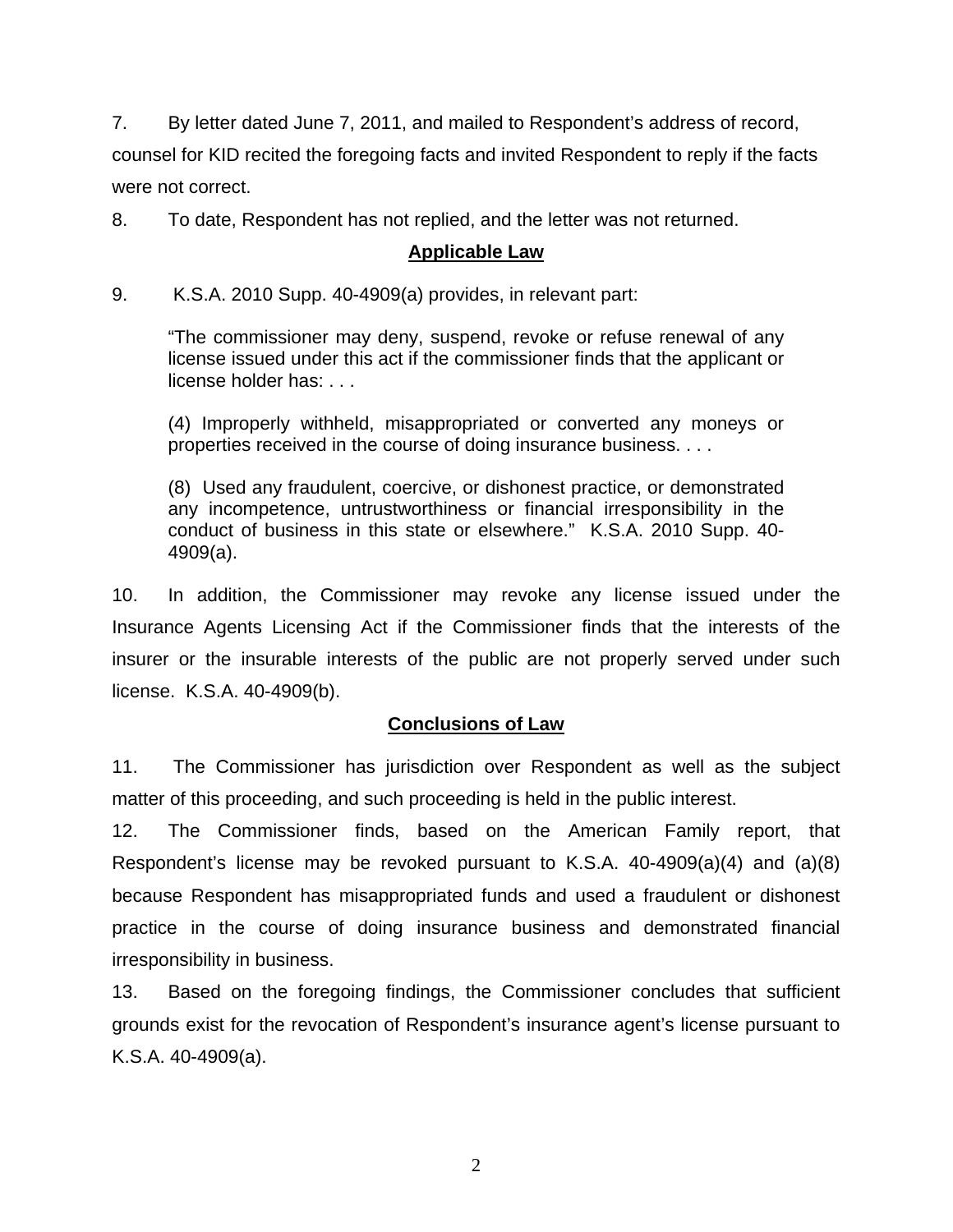14. The Commissioner further concludes Respondent's license may be revoked pursuant to K.S.A. 40-4909(b) because such license is not properly serving the interests of the insurer and the insurable interests of the public.

15. Based on the facts and circumstances set forth herein, it appears that the use of summary proceedings in this matter is appropriate, in accordance with the provisions set forth in K.S.A. 77-537(a), in that the use of summary proceedings does not violate any provision of the law, the protection of the public interest does not require the KID to give notice and opportunity to participate to persons other than Respondent, and after investigation, KID believes in good faith that the allegations will be supported to the applicable standard of proof.

#### **Policy to be Served**

16. Before issuing an insurance agent license, the Commissioner must determine that the applicant is qualified and has not committed any act that would be grounds for denial, suspension, or revocation. K.S.A. 40-4905(b). Further, the Commissioner may revoke any license issued under the Insurance Agents Licensing Act if the Commissioner finds that the interests of the insurer or the insurable interests of the public are not properly served under the license. The following action is appropriate to promote the security and integrity of the insurance business and protect insurance consumers by licensing, or continuing to license, persons or entities to sell, solicit, or negotiate insurance in the State of Kansas only if their conduct indicates they are both qualified and trustworthy.

 **IT IS THEREFORE ORDERED BY THE COMMISSIONER OF INSURANCE THAT** the Kansas nonresident insurance agent's license of **JESSICA D. PRICE** is hereby **REVOKED. It is further ordered,** that **JESSICA D. PRICE** shall **CEASE and DESIST** from the sale, solicitation, or negotiation of insurance, doing any act toward the sale, solicitation, or negotiation of insurance, and/or receiving compensation deriving from the sale, solicitation, or negotiation of insurance conducted on and after the effective date of this order.

3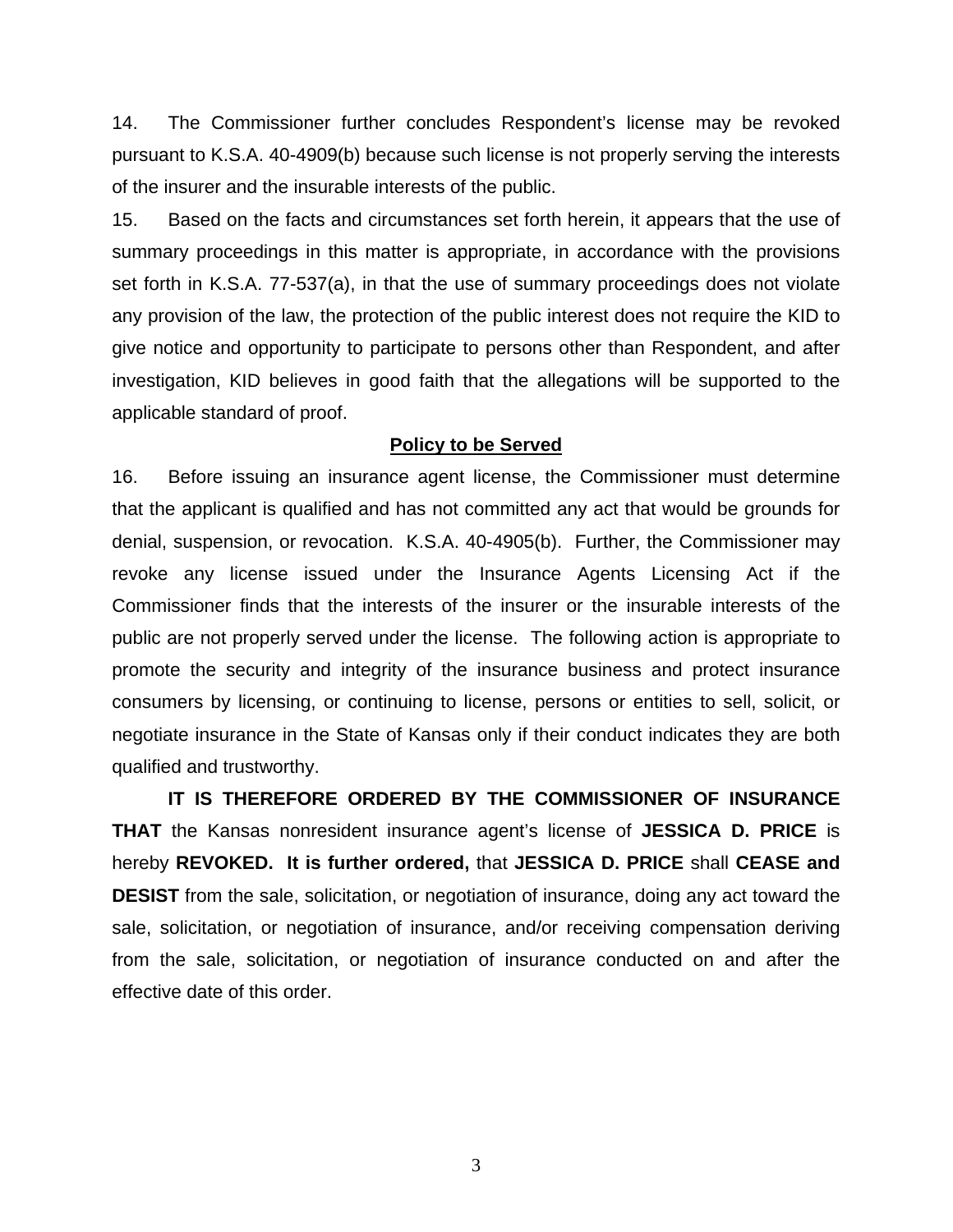## **IT IS SO ORDERED THIS \_\_1st\_\_\_ DAY OF \_\_July\_\_\_ 2011, IN THE CITY OF TOPEKA, COUNTY OF SHAWNEE, STATE OF KANSAS.**



/s/ Sandy Praeger Sandy Praeger Commissioner of Insurance

 \_/s/ Zachary J.C. Anshutz\_\_\_\_\_\_\_\_\_\_ Zachary J.C. Anshutz General Counsel

## **NOTICE OF RIGHTS TO HEARING AND REVIEW**

**Within fifteen (15) days of the date of service of this Summary Order, Respondent** may submit a written request for a hearing pursuant to K.S.A. 77-537 and K.S.A. 77-542. Any request for a hearing should be addressed to the following:

 Zachary J.C. Anshutz, General Counsel Kansas Insurance Department 420 S.W.  $9<sup>th</sup>$  Street Topeka, Kansas 66612

If a hearing is requested, the Kansas Insurance Department will serve notice of the time and place of the hearing and information on procedures, right of representation, and other rights of parties relating to the conduct of the hearing.

**If a hearing is not requested in the time and manner stated above, this Summary Order shall become effective as a Final Order upon the expiration of time for requesting a hearing.** In the event Respondent files a Petition for Judicial Review, pursuant to K.S.A. 77-613(e), the agency officer to be served on behalf of the Kansas Insurance Department is

 Zachary J.C. Anshutz, General Counsel Kansas Insurance Department 420 S.W.  $9<sup>th</sup>$  Street Topeka, Kansas 66612